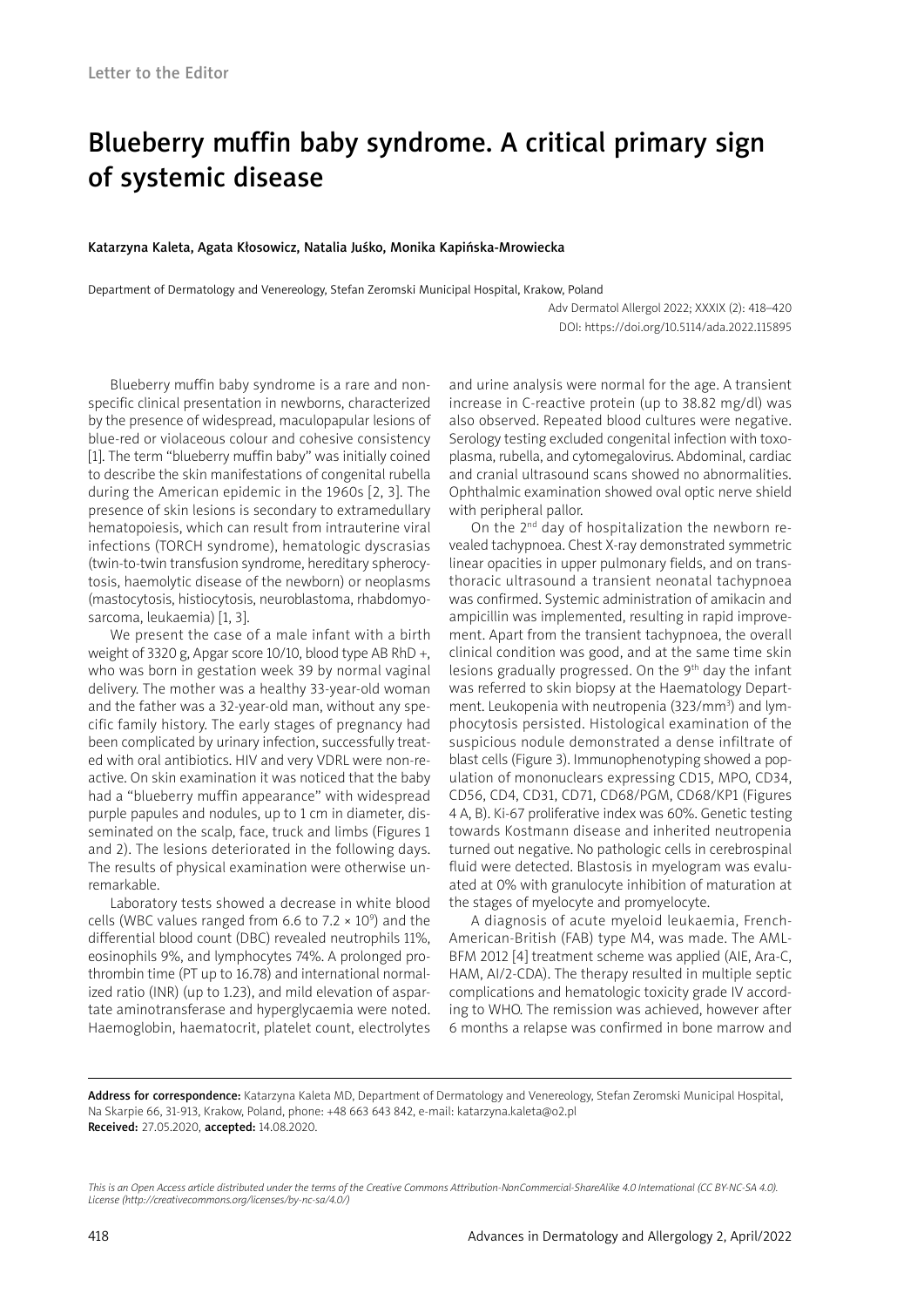

Figure 1. Disseminated violaceous lesions with a predilection to facial area



Figure 3. Dense dermal infiltrate of blast cells (haematoxylin and eosin staining, 20× magnification)

eye orbit histopathologic examination (cellular infiltrate positive for CD68+, CD 15+; Ki-67 was 70%). The patient's disease progressed and he died within 12 months of diagnosis.

Congenital leukaemia (CL) is a term applied to leukaemia diagnosed within the first month of life [5–9]. The criteria for diagnosis are: (i) immature cell proliferation in myeloid, lymphoid, or erythroid series, (ii) infiltration into extrahematopoietic tissue, (iii) and absence of other disease mimicking this proliferation [5, 10, 11].

CL is an extremely rare entity with an estimated incidence between 4.3 and 8.6 per million live births and it accounts for 0.5–1% of all cases of childhood leukaemia with approximately 200 documented cases [5, 7, 9–13]. The majority of CL cases are of myelogenous type, with most common variants being myelomonocytic (M4) and monocytic (M5) FAB subtypes [5, 7, 10].



Figure 2. Well-demarcated, firm violaceous nodule on the patient's face



Figure 4. Dense infiltrates of mononuclears in dermis and subcutis with a positive CD15 immunohistochemistry staining (distinguishing marker for human myeloid cells;  $A - 2 \times$ magnification,  $B - 40 \times$  magnification, respectively)

Symptoms suggesting leukaemia are: hepatosplenomegaly (present in 80% of cases), central nervous system involvement (50%), lymphadenopathy (25%), lethargy, pallor, anaemia and leucocytosis [10]. In the presented case those were lacking, making the diagnosis even more challenging. The hallmark feature in our patient was cutaneous infiltration by malignant leukocytes. The prevalence of leukaemia cutis ranges from 15% to 60% of infants with CL and it may be the first manifestation of systemic disease in a half of them [5, 7, 9, 14, 15]. Cutaneous infiltrations present most commonly as firm, freely